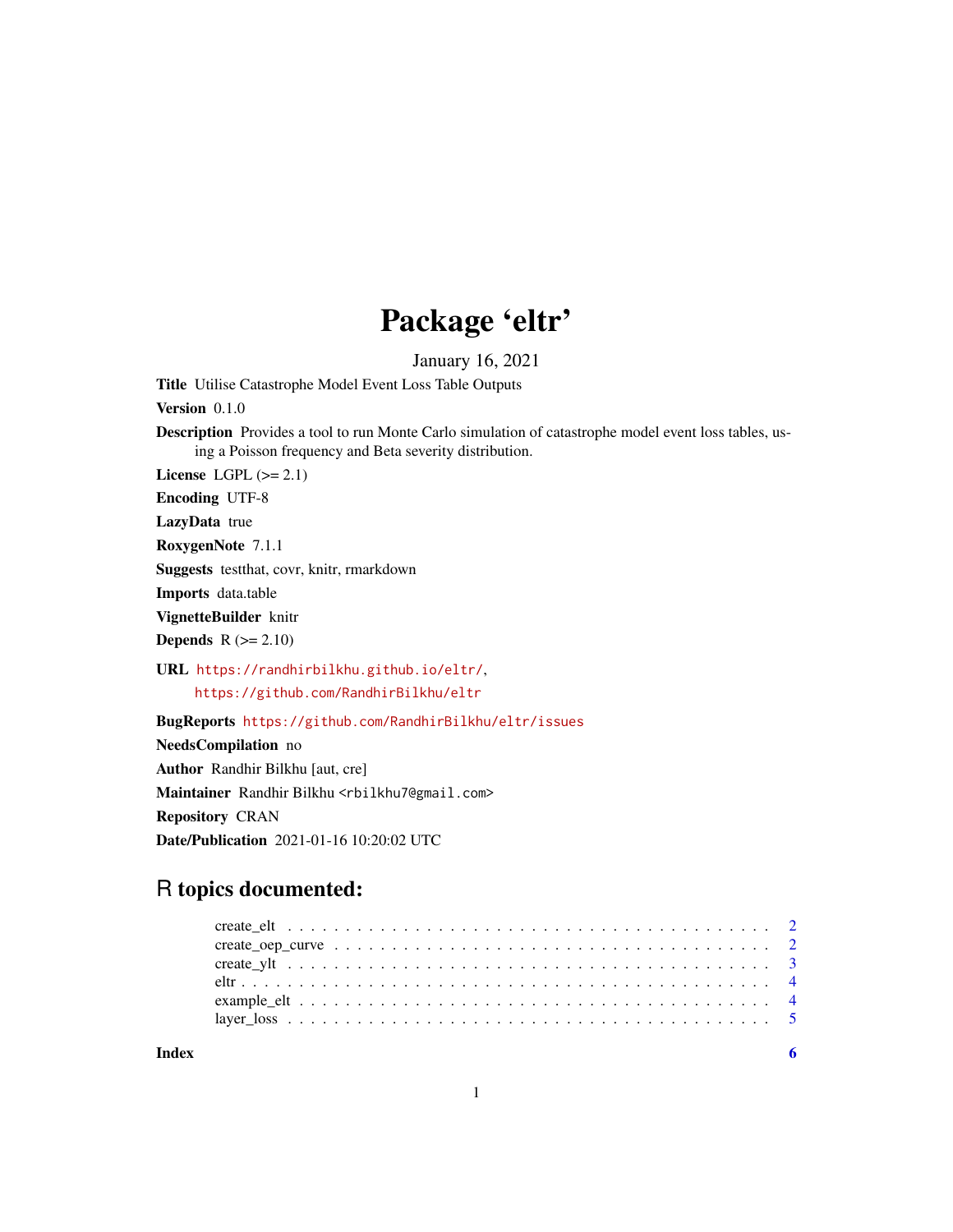<span id="page-1-0"></span>

#### Description

Create parameters for ELT simulation

#### Usage

create\_elt(dt, ann\_rate, mu, sdev\_i, sdev\_c, expval)

#### Arguments

| dt       | an ELT (Event Loss Table)                   |
|----------|---------------------------------------------|
| ann_rate | a vector of annual rates for each event     |
| mu       | a vector of mean event loss                 |
| $sdev_i$ | a vector of independent standard deviations |
| $sdev_c$ | a vector of correlated standard deviations  |
| expval   | the total values exposed in each event      |
|          |                                             |

#### Value

a data.table object with mean damage ratio, total standard deviation and alpha/beta parameters

# Examples

create\_elt (eltr::example\_elt, ann\_rate="rate", mu="mean",  $sdev_i = "sdev_i", sdev_c = "sdev_c", expval = "exp")$ 

create\_oep\_curve *OEP Curve*

#### Description

OEP Curve

#### Usage

```
create_oep_curve(
  dt,
  y,
  z,
  rp = c(10000, 5000, 1000, 500, 250, 200, 100, 50, 25, 10, 5, 2)
\mathcal{E}
```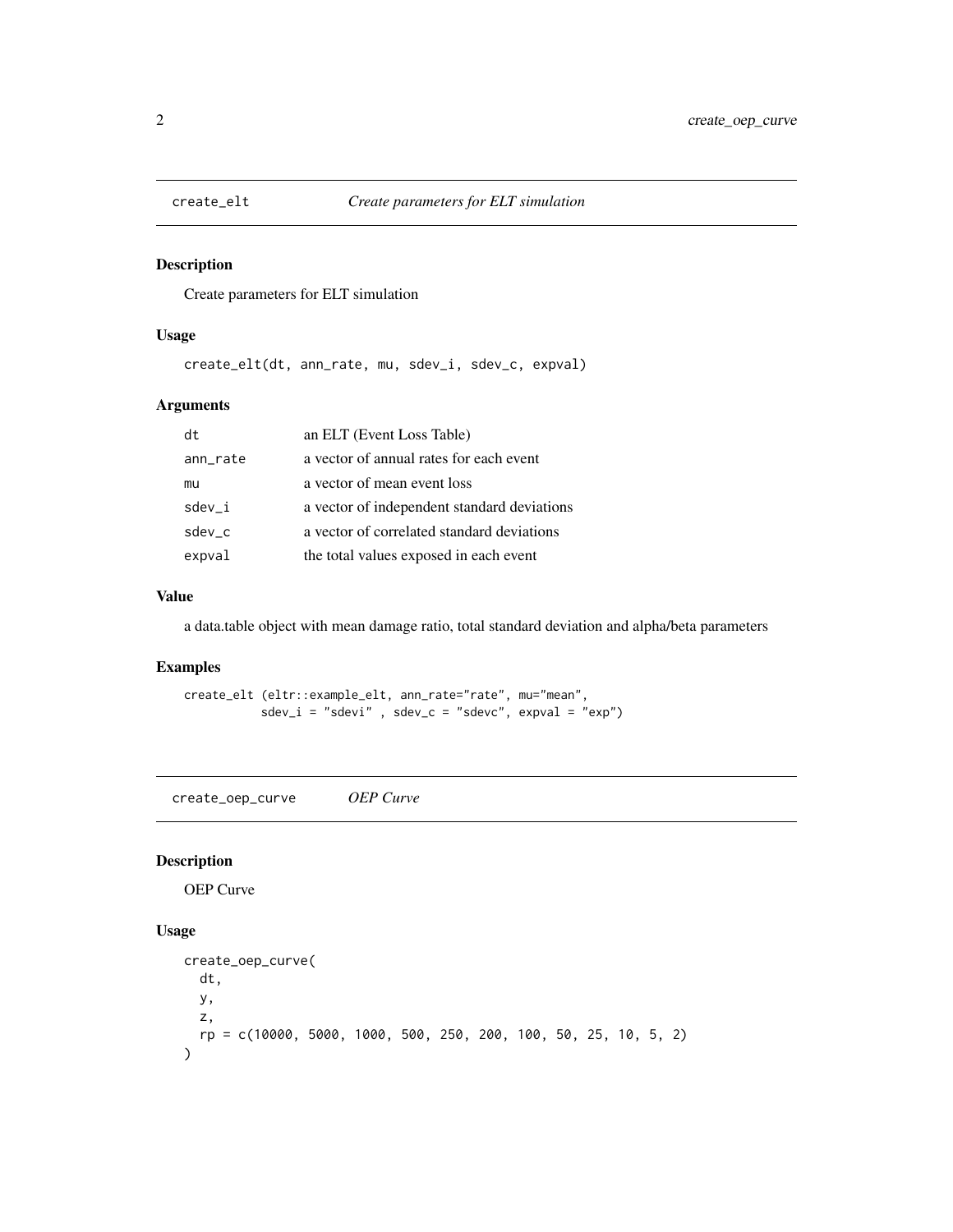#### <span id="page-2-0"></span>create\_ylt 3

#### Arguments

| dt | aggregate annual YLT                                                          |
|----|-------------------------------------------------------------------------------|
| V  | vector of year                                                                |
| Z  | vector of loss amount                                                         |
| rp | return period default points = c(10000,5000,1000,500,250,200,100,50, 25,10,5) |

#### Value

a vector of OEP at return periods as specified by the argument rp

#### Examples

```
create_oep_curve(data.table::data.table("Year" = c(1,2,3,4,5) ,
          "Loss" =c(1 , 20 , 500 , 100 , 10000)) , y= "Year", z="Loss")
```

| create_ylt | Create a YLT from ELT via monte carlo simulation |  |
|------------|--------------------------------------------------|--|
|------------|--------------------------------------------------|--|

#### Description

Create a YLT from ELT via monte carlo simulation

#### Usage

```
create_ylt(dt, sims, ann_rate, event_id, expval, mu)
```
#### Arguments

| dt       | a data.table with modified ELT |
|----------|--------------------------------|
| sims     | number of years to simulate    |
| ann_rate | event frequency                |
| event_id | unique event identifier        |
| expval   | total amount exposed           |
| mu       | mean event loss                |

#### Value

a tidy data.table with Loss, Year and ID. Where a year simulated with zero events will show as "none"

#### Examples

```
create_ylt(create_elt(eltr::example_elt, ann_rate="rate", mu="mean",
     sdev_i = "sdev_i", sdev_c = "sdev_c", expval="exp",sims=10,ann_rate = "rate" ,event_id = "id",expval = "exp",mu ="mean")
```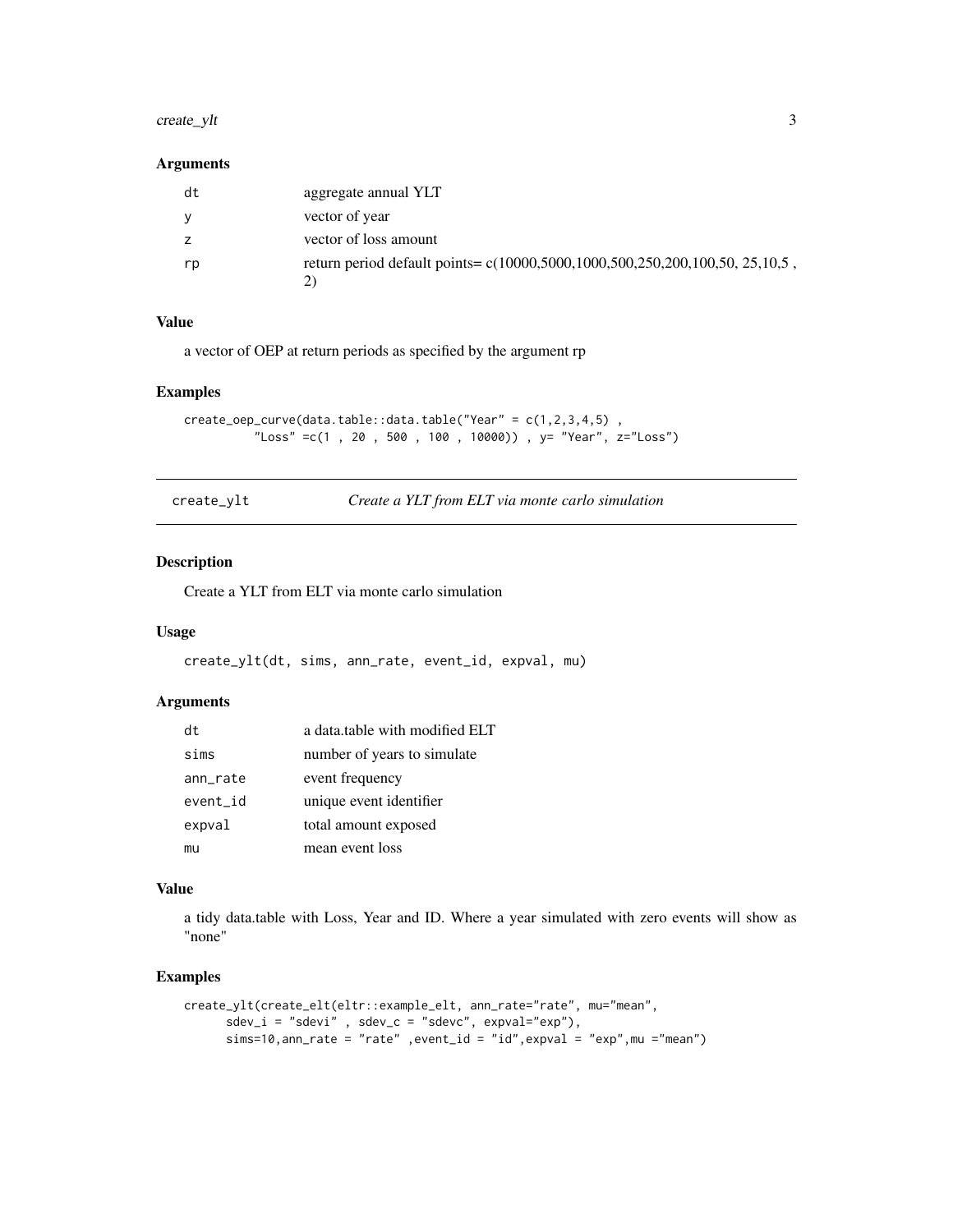<span id="page-3-0"></span>

#### Description

eltr provides functions to help

#### eltr functions

The eltr functions...

example\_elt *Example ELT Data*

#### **Description**

This is a mock up of an ELT to help show case the typical structure of the data set and attributes

#### Usage

example\_elt

#### Format

a data.table with 10 rows and 6 variables:

id unique event identifier

rate the expected annual frequency of occurence of each event

mean the mean event loss if it occurs

sdevi independent component of standard deviation of event loss if it occurs

sdevc correlated component of standard deviation of event loss if it occurs

exp maximum loss equivalent to total limit exposed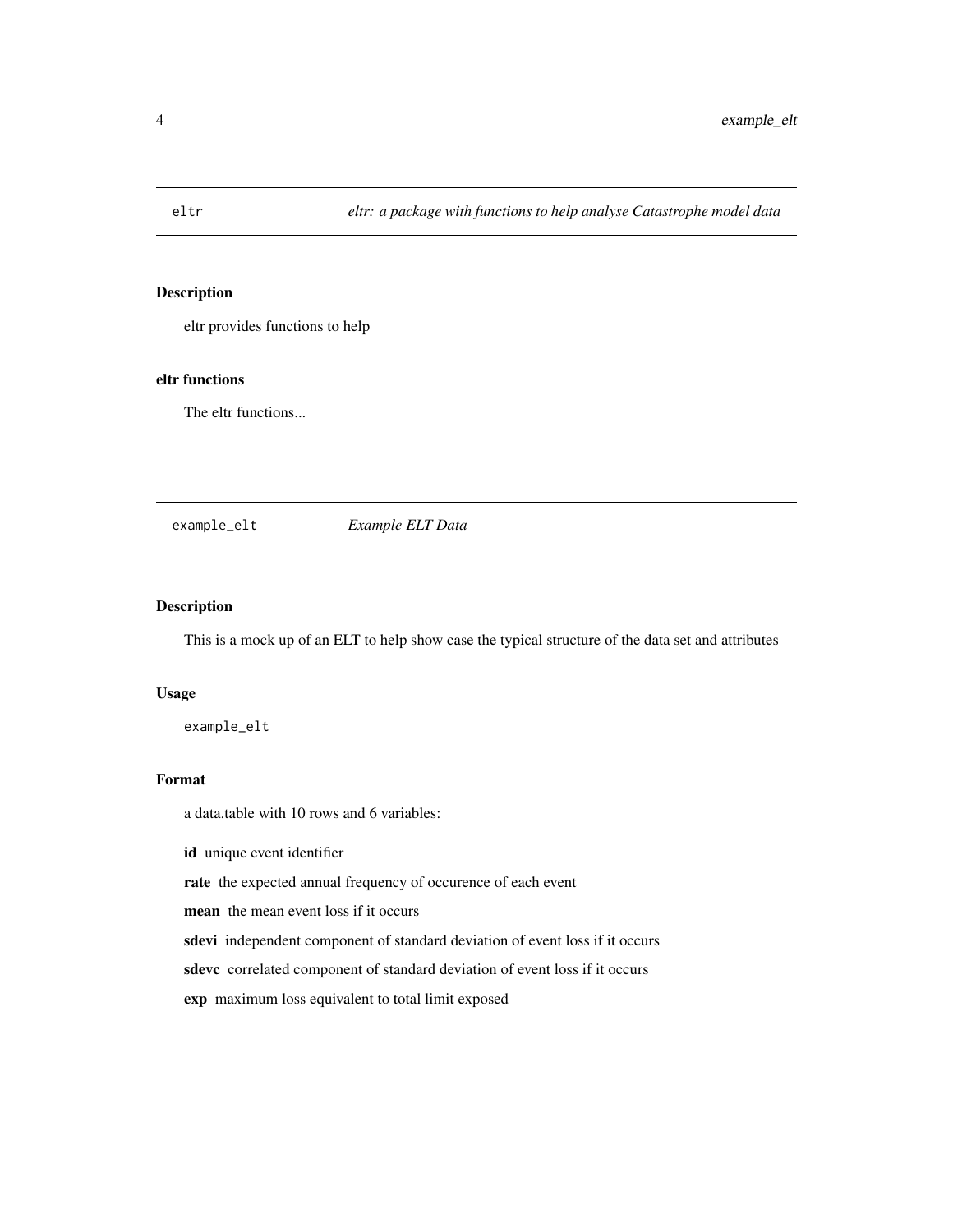<span id="page-4-0"></span>

# Description

Limited loss to the layer

#### Usage

layer\_loss(x, Excess, Limit)

# Arguments

| x             | event loss       |
|---------------|------------------|
| <b>Excess</b> | treaty retention |
| Limit         | treaty limit     |

#### Value

limited loss to the layer

# Examples

layer\_loss(5,2,6) layer\_loss(5,10,6)